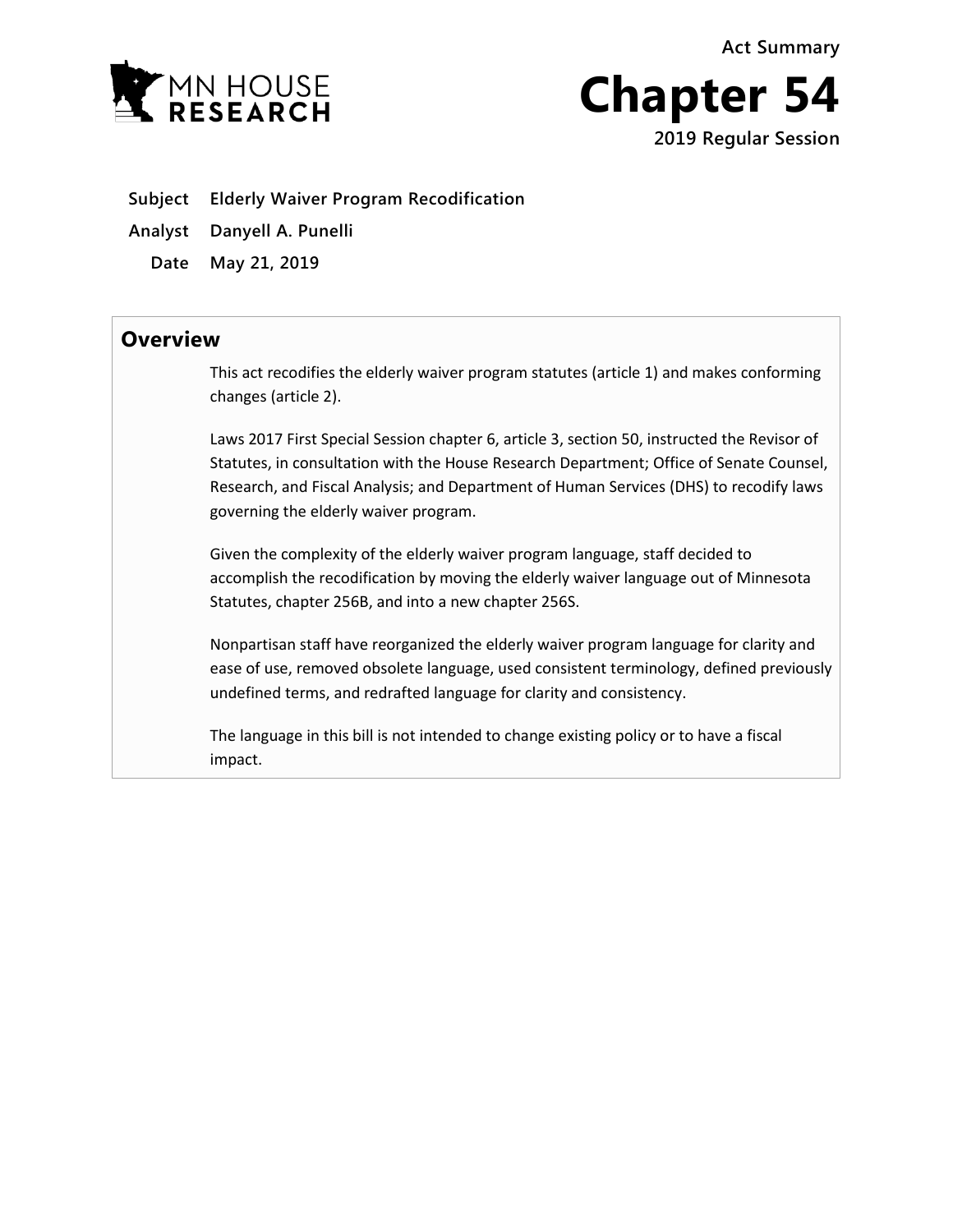# **Article 1: Elderly Waiver**

| Proposed section and<br>headnote | <b>Proposed subdivision</b><br>coding and headnote           | <b>Current coding</b><br>(256B.0915)               |
|----------------------------------|--------------------------------------------------------------|----------------------------------------------------|
| 256S.01 Generally                | Subd. 1. Authority                                           | Subd. 1, para (a)                                  |
|                                  | Subd. 2. Transition plan<br>compliance                       | Subd. 1, para (b)                                  |
|                                  | Subd. 3. Services and supports<br>requirements               | Subd. 8, para (a) and (b)                          |
|                                  | Subd. 4. Payment for services                                | Subd. 3f, para (b), first<br>sentence              |
|                                  | Subd. 5. Expenditure forecast                                | Subd. 3f, para (b), second<br>sentence             |
|                                  | Subd. 6. Immunity; CDCS                                      | Subd. 8, para (c)                                  |
| 256S.02 Definitions              | Subd. 1. Application                                         | <b>New</b>                                         |
|                                  | Subd. 2. Adjusted base wage                                  | <b>New</b>                                         |
|                                  | Subd. 3. Annual average<br>statewide percentage              | Subd. 3a, para (e)                                 |
|                                  | increase in nursing facility<br>operating payment rates      |                                                    |
|                                  | Subd. 4. Case mix<br>classification                          | Subd. 3a, para (a)                                 |
|                                  | Subd. 5. Commissioner                                        | <b>New</b>                                         |
|                                  | Subd. 6. Component service                                   | <b>New</b>                                         |
|                                  | Subd. 7. Component service<br>rate                           | New                                                |
|                                  | Subd. 8. Consumer-directed<br>community supports             | <b>New</b>                                         |
|                                  | Subd. 9. Customized living<br>monthly service rate limit     | <b>New</b>                                         |
|                                  | Subd. 10. Customized living<br>service plan                  | <b>New</b>                                         |
|                                  | Subd. 11. Customized living<br>service rate                  | <b>New</b>                                         |
|                                  | Subd. 12. Customized living<br>services                      | <b>New</b>                                         |
|                                  | Subd. 13. Department                                         | <b>New</b>                                         |
|                                  | Subd. 14. Elderly waiver                                     | <b>New</b>                                         |
|                                  | Subd. 15. Lead agency                                        | Subd. 1b, para (a), last<br>sentence of clause (5) |
|                                  | Subd. 16. Maintenance needs<br>allowance                     | New                                                |
|                                  | Subd. 17. Managed care<br>organization                       | <b>New</b>                                         |
|                                  | Subd. 18. Monthly case mix<br>budget cap                     | <b>New</b>                                         |
|                                  | 19. Nursing facility case mix<br>adjusted total payment rate | <b>New</b>                                         |
|                                  | Subd. 20. Nursing facility level<br>of care determination    | Subd. 5, para (a)                                  |
|                                  | Subd. 21. Private agency                                     | Subd. 1a, last sentence of                         |
|                                  | Subd. 22. Service rate                                       | para (f)<br><b>New</b>                             |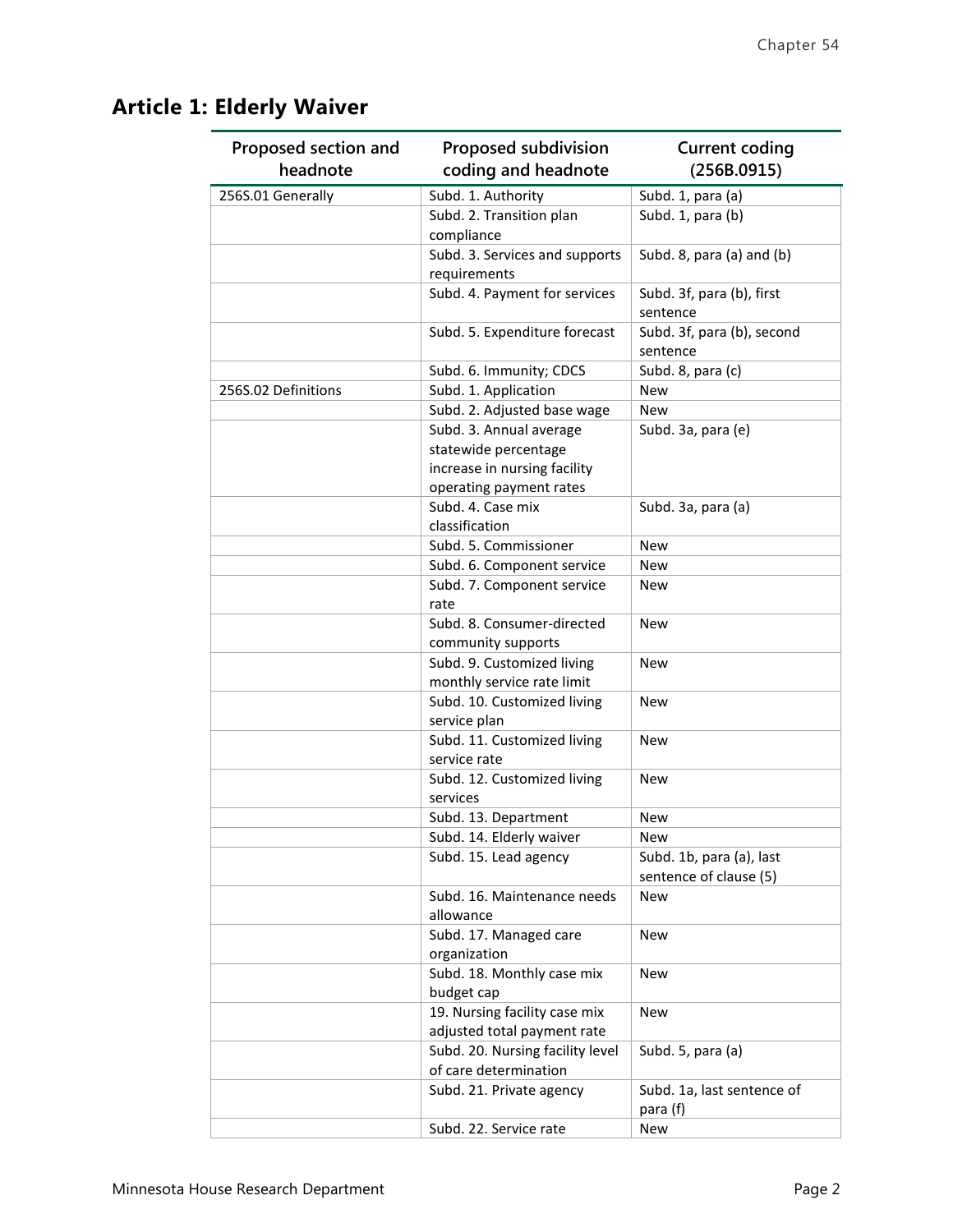| Proposed section and        | <b>Proposed subdivision</b>     | <b>Current coding</b>           |
|-----------------------------|---------------------------------|---------------------------------|
| headnote                    | coding and headnote             | (256B.0915)                     |
|                             | Subd. 23. Service rate limit    | <b>New</b>                      |
|                             | Subd. 24. State plan home       | New                             |
|                             | care services                   |                                 |
|                             | Subd. 25. 24-hour customized    | <b>New</b>                      |
|                             | living monthly service rate     |                                 |
|                             | limit                           |                                 |
| 256S.03 Administration by   |                                 | Subd. 9                         |
| tribes                      |                                 |                                 |
| 256S.04 Limits of elderly   |                                 | Subd. 3                         |
| waiver cases                |                                 |                                 |
| 256S.05 Eligibility         | Subd. 1. Elderly waiver plan    | <b>New</b>                      |
|                             | eligibility requirements        |                                 |
|                             | Subd. 2. Nursing facility level | Subd. 5, paras (a) and (b)      |
|                             | of care determination           |                                 |
|                             | required                        |                                 |
|                             | Subd. 3. Maintenance needs      | Subd. 1d                        |
|                             | allowance                       |                                 |
|                             | Subd. 4. Spousal                | Subd. 2                         |
|                             | impoverishment policies         |                                 |
|                             | Subd. 5. Managed care elderly   | Subd. 7                         |
|                             | waiver services                 |                                 |
| 256S.06 Assessments and     | Subd. 1. Initial assessments    | Subd. 5, para (a), first        |
| reassessments               |                                 | sentence                        |
|                             | Subd. 2. Annual                 | Subd. 5, para (a), second       |
|                             | reassessments                   | sentence                        |
|                             | Subd. 3. Change-in-condition    | Subd. 5, para (c)               |
|                             | reassessments                   |                                 |
| 256S.07 Case management     | Subd. 1. Elderly waiver case    | Subd. 1a, para (e)              |
| administration              | management provided by          |                                 |
|                             | counties and tribes             |                                 |
|                             | Subd. 2. Elderly waiver case    | Subd. 1a, para (h)              |
|                             | management provided by          |                                 |
|                             | managed care organizations      |                                 |
| 256S.08 Case management     | Subd. 1. Provider               | Subd. 1a, para (f)              |
| provider qualifications and | requirements                    |                                 |
| standards                   |                                 |                                 |
|                             | Subd. 2. Provider enrollment    | Subd. 1b, para (a), first two   |
|                             |                                 | sentences                       |
|                             | Subd. 3. Provider               | Subd. 1b, paras (a), first four |
|                             | qualifications                  | clauses of third sentence, and  |
|                             |                                 | (b)                             |
|                             | Subd. 4. Delegation of certain  | Subd. 1b, para (a), last clause |
|                             | case management activities      | of third sentence               |
|                             | Subd. 5. Case aides             | Subd. 1a, para (c)              |
| 256S.09 Case management     | Subd. 1. Choice of case         | Subd. 1a, para (a), first       |
| activities                  | management provider             | sentence                        |
|                             | Subd. 2. Case management        | Subd. 1a, paras (b), first      |
|                             | activities                      | sentence; and (g)               |
|                             | Subd. 3. Coordinated service    | Subd. 1a, para (b), second      |
|                             | and support plan                | sentence, and para (d)          |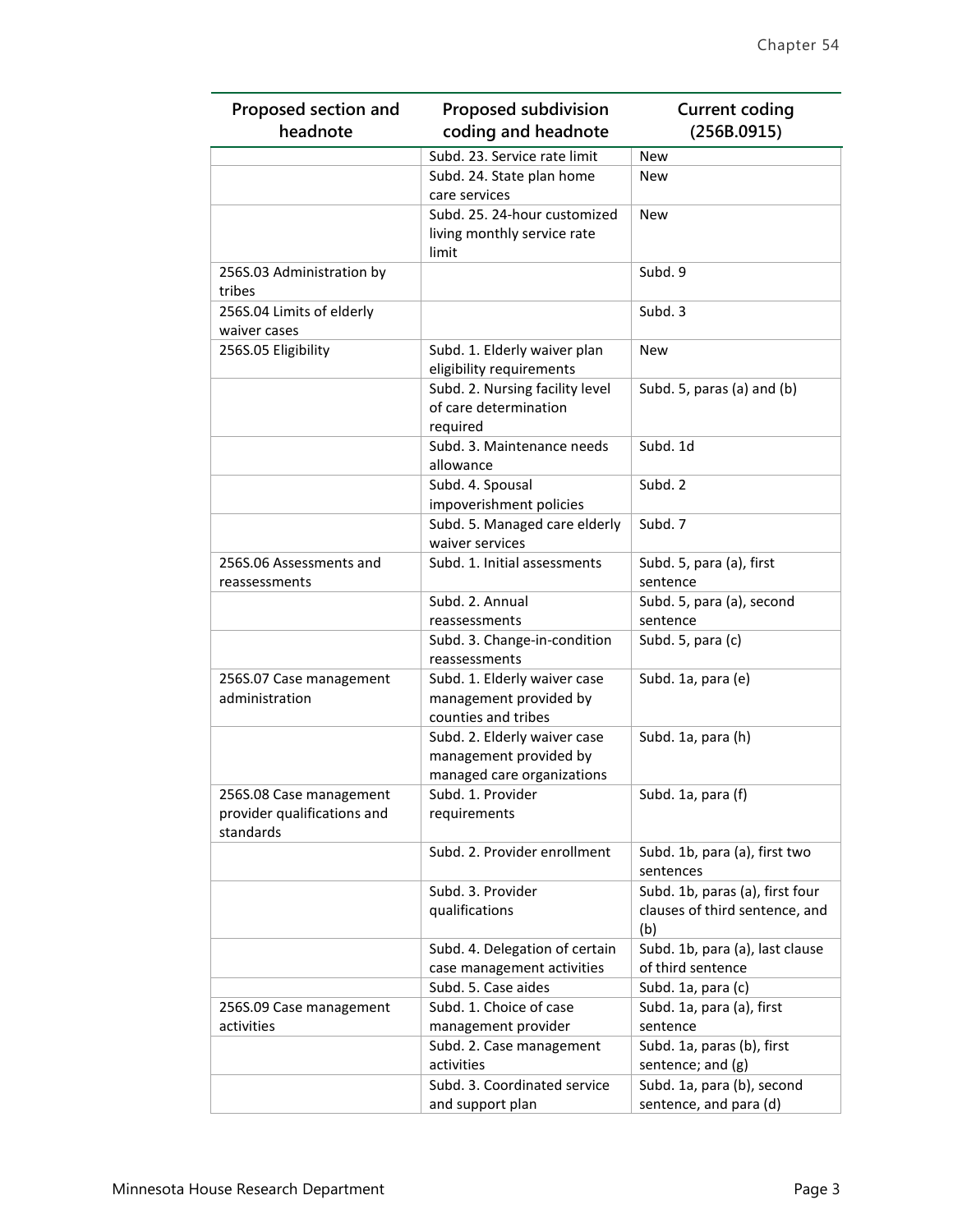| Proposed section and                                                      | <b>Proposed subdivision</b>                                                                                                    | <b>Current coding</b>                                                     |
|---------------------------------------------------------------------------|--------------------------------------------------------------------------------------------------------------------------------|---------------------------------------------------------------------------|
| headnote                                                                  | coding and headnote                                                                                                            | (256B.0915)                                                               |
|                                                                           | development, review, and<br>monitoring                                                                                         |                                                                           |
| 256S.10 Coordinated service<br>and support plans                          | Subd. 1. Written plan required                                                                                                 | Subd. 6, para (a), portion                                                |
|                                                                           | Subd. 2. Plan development<br>timeline                                                                                          | Subd. 6, para (a), clause (1)                                             |
|                                                                           | Subd. 3. Plan content                                                                                                          | Subd. 6, para (a), clauses (2)<br>to (9), and para (b), first<br>sentence |
|                                                                           | Subd. 4. Immunity                                                                                                              | Subd. 6, para (b), second<br>sentence                                     |
| 256S.11 Approval required for<br>certain state plan home care<br>services |                                                                                                                                | Subd. 3c                                                                  |
| 256S.12 Adult day services                                                | Subd. 1. Adult day services                                                                                                    | Subd. 16, para (o), second                                                |
|                                                                           | authorization limits                                                                                                           | sentence                                                                  |
|                                                                           | Subd. 2. Adult day services                                                                                                    | Subd. 16, para (o), first                                                 |
| 256S.13 Individual Community                                              | bath authorization minimum<br>Subd. 1. Provider                                                                                | sentence<br>Subd. 3j, second sentence                                     |
| <b>Living Supports</b>                                                    | requirements                                                                                                                   |                                                                           |
|                                                                           | Subd. 2. Licensing standards                                                                                                   | Subd. 3j, sixth sentence                                                  |
|                                                                           | Subd. 3. Setting requirements                                                                                                  | Subd. 3j, third sentence                                                  |
|                                                                           | Subd. 4. Plan required                                                                                                         | Subd. 3j, fourth sentence                                                 |
|                                                                           | Subd. 5. ICLS rates                                                                                                            | Subd. 3j, fifth sentence                                                  |
| 256S.14 Termination of<br>elderly waiver services                         |                                                                                                                                | Subd. 4                                                                   |
| 256S.15 Establishment of                                                  | Subd. 1. Statewide service                                                                                                     | Subd. 3g, para (a)                                                        |
| elderly waiver service rates<br>and service rate limits                   | rates and service rate limits                                                                                                  |                                                                           |
|                                                                           | Subd. 2. Foster care limit                                                                                                     | Subd. 3d                                                                  |
| 256S.16 Authorization of<br>elderly waiver services and<br>service rates  |                                                                                                                                | Subd. 3h, para (a)                                                        |
| 256S.17 Costs excluded from                                               |                                                                                                                                | Subds. 3d (without last                                                   |
| elderly waiver service rates                                              |                                                                                                                                | sentence), 3e, para (c), and                                              |
|                                                                           |                                                                                                                                | 3h, para (e)                                                              |
| 256S.18 Monthly case mix                                                  | Subd. 1. Case mix                                                                                                              | Subd. 3a, para (b)                                                        |
| budget caps; generally                                                    | classifications                                                                                                                |                                                                           |
|                                                                           | Subd. 2. Costs included under<br>monthly case mix budget cap                                                                   | New (based on language in<br>subd. 3b, para (b), and subd.<br>3d)         |
|                                                                           | Subd. 3. Monthly case mix<br>budget caps                                                                                       | Subd. 3a, para (a)                                                        |
|                                                                           | Subd. 4. Monthly case mix<br>budget cap prorating for<br>specialized supplies,<br>equipment, or environmental<br>modifications | Subd. 3a, para (c)                                                        |
|                                                                           | Subd. 5. Home and<br>community-based rate                                                                                      | Subd. 3a, para (a)                                                        |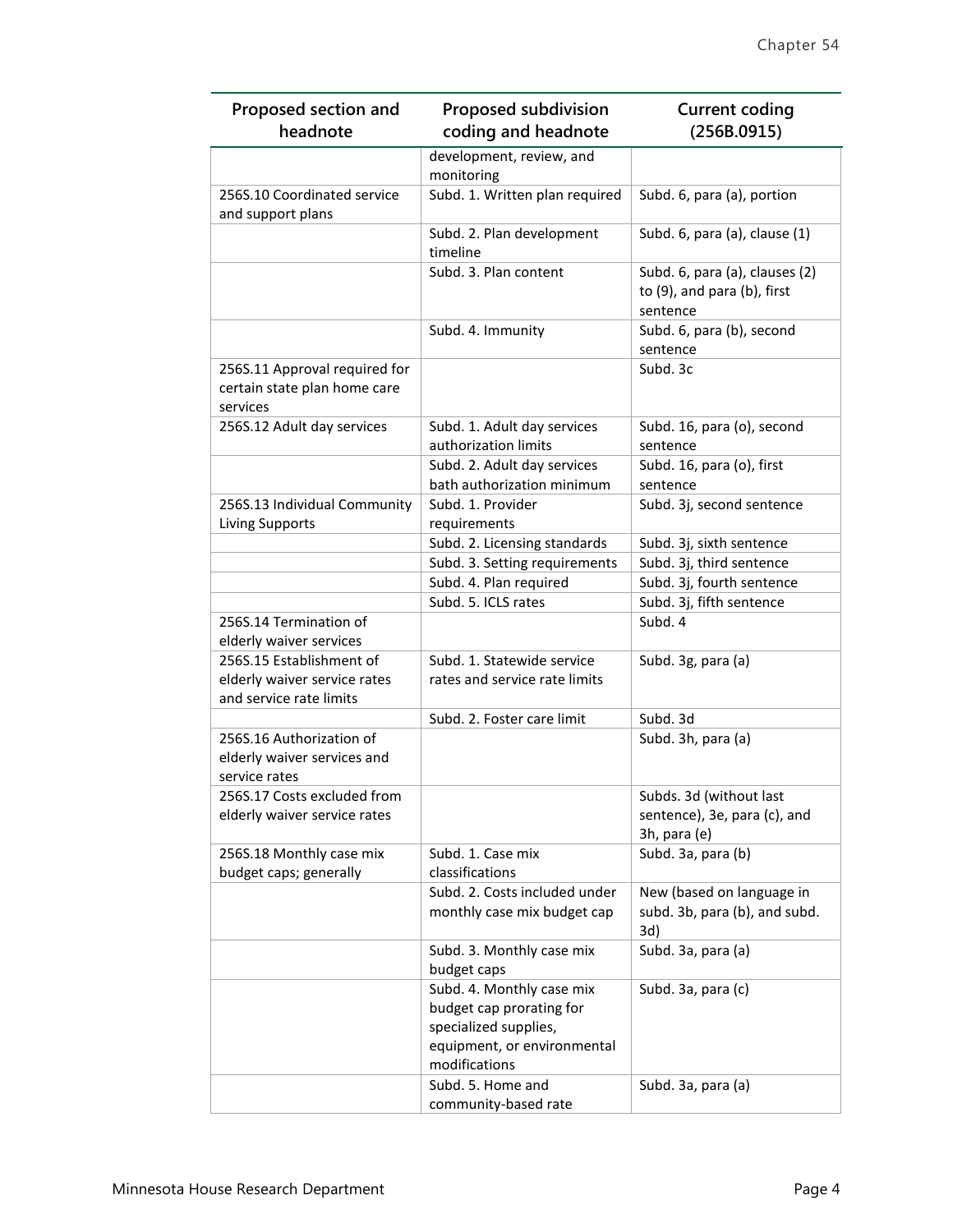| Proposed section and                                      | <b>Proposed subdivision</b>                                   | <b>Current coding</b>                    |
|-----------------------------------------------------------|---------------------------------------------------------------|------------------------------------------|
| headnote                                                  | coding and headnote                                           | (256B.0915)                              |
|                                                           | adjustments; effect on                                        |                                          |
|                                                           | monthly case mix budget caps                                  |                                          |
|                                                           | Subd. 6. Nursing facility                                     | Subd. 3a, para (e)                       |
|                                                           | average operating payment                                     |                                          |
|                                                           | rate increases; effect on                                     |                                          |
|                                                           | monthly case mix budget caps<br>Subd. 1. Requests for elderly |                                          |
| 256S.19 Monthly case mix<br>budget caps; nursing facility | waiver monthly conversion                                     | Subd. 3b, para (a), first<br>sentence    |
| residents                                                 | budget caps                                                   |                                          |
|                                                           | Subd. 2. Eligibility for elderly                              | Subd. 3b, para (a), sixth                |
|                                                           | waiver monthly conversion                                     | sentence                                 |
|                                                           | budget caps                                                   |                                          |
|                                                           | Subd. 3. Calculation of                                       | Subd. 3b, para (a), second to            |
|                                                           | monthly conversion budget                                     | fifth sentences                          |
|                                                           | cap without CDCS                                              |                                          |
|                                                           | Subd. 4. Calculation of                                       | Subd. 3b, para (a), seventh              |
|                                                           | monthly conversion budget                                     | sentence                                 |
|                                                           | cap with CDCS<br>Subd. 1. Customized living                   |                                          |
| 256S.20 Customized living<br>services; policy             | services provider                                             | Subds. 3e, para (f), and 3h,<br>para (h) |
|                                                           | requirements                                                  |                                          |
|                                                           | Subd. 2. Customized living                                    | Subds. 3e, para (f), and 3h,             |
|                                                           | services requirements                                         | para (h)                                 |
|                                                           | Subd. 3. Documented need                                      | Subds, 3e, para (a)                      |
|                                                           | required                                                      |                                          |
|                                                           | Subd. 4. 24-hour customized                                   | Subd. 3h, paras (a) and (b)              |
|                                                           | living services eligibility                                   |                                          |
|                                                           | Subd. 5. Billing for additional                               | Subds. 3e, para (g), and 3h,             |
|                                                           | units of allowable services                                   | para (i)                                 |
| 256S.201 Customized living                                | prohibited<br>Subd. 1. Authorized                             | Subds. 3e, para (a), and 3h,             |
| services; rates                                           | customized living service rates                               | para (a)                                 |
|                                                           | Subd. 2. Customized living                                    | Subds. 3e, para (a), and 3h,             |
|                                                           | service plan                                                  | para (a)                                 |
|                                                           | Subd. 3. Customized living                                    | Subds. 3e, para (b), and subd.           |
|                                                           | service rates                                                 | 3h, para (c)                             |
|                                                           | Subd. 4. Component service                                    | Subd. 3e, para (c), and 3h,              |
|                                                           | rates                                                         | para (d)                                 |
| 256S.202 Customized living                                | Subd. 1. Customized living                                    | Subd. 3e, paras (d) and (h)              |
| services; rate limits                                     | monthly service rate limits                                   |                                          |
|                                                           | Subd. 2. 24-hour customized<br>living monthly service rate    | Subd. 3h, paras (f), and (j)             |
|                                                           | limits                                                        |                                          |
| 256S.203 Customized living                                | Subd. 1. Capitation payments                                  | Subd. 10, first sentence                 |
| services; managed care rates                              |                                                               |                                          |
|                                                           | Subd. 2. Reimbursement rates                                  | Subd. 10, second sentence                |
| 256S.204 Alternative rate                                 |                                                               | Subd. 3h, para (g)                       |
| system for 24-hour                                        |                                                               |                                          |
| customized living services                                |                                                               |                                          |
| 256S.21 Rate setting;                                     |                                                               | Subd. 11                                 |
| application                                               |                                                               |                                          |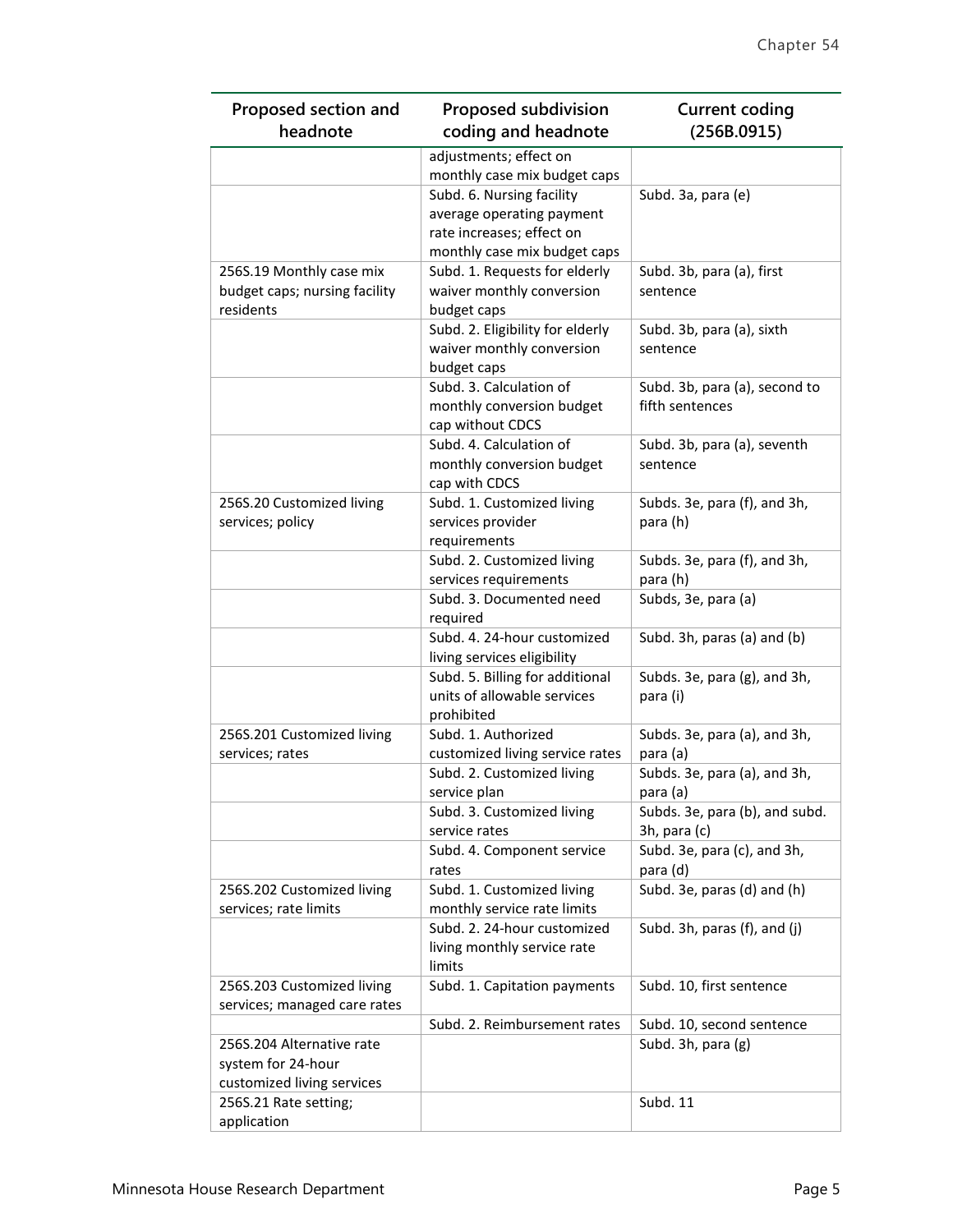| Proposed section and           | <b>Proposed subdivision</b>                               | <b>Current coding</b>          |
|--------------------------------|-----------------------------------------------------------|--------------------------------|
| headnote                       | coding and headnote                                       | (256B.0915)                    |
| 256S.2101 Rate setting;        |                                                           | Subd. 12                       |
| phase-in                       |                                                           |                                |
| 256S.211 Rate setting; rate    | Subd. 1. Establishing base                                | Subd. 13, para (a)             |
| establishment                  | wages                                                     |                                |
|                                | Subd. 2. Establishing rates                               | Subd. 13, para (b)             |
| 256S.212 Rate setting; base    | Subd. 1. Updating SOC codes                               | Subd. 14, para (d)             |
| wage index                     |                                                           |                                |
|                                | Subd. 2. Home management                                  | Subd. 14, para (a), clause (1) |
|                                | and support services base                                 |                                |
|                                | wage                                                      |                                |
|                                | Subd. 3. Home care aide base                              | Subd. 14, para (a), clause (2) |
|                                | wage                                                      |                                |
|                                | Subd. 4. Home health aide                                 | Subd. 14, para (a), clause (3) |
|                                | base wage                                                 |                                |
|                                | Subd. 5. Medication setups by<br>licensed nurse base wage | Subd. 14, para (a), clause (4) |
|                                | Subd. 6. Chore services base                              |                                |
|                                | wage                                                      | Subd. 14, para (b), clause (1) |
|                                | Subd. 7. Companion services                               | Subd. 14, para (b), clause (2) |
|                                | base wage                                                 |                                |
|                                | Subd. 8. Homemaker services                               | Subd. 14, para (b), clause (3) |
|                                | and assistance with personal                              |                                |
|                                | care base wage                                            |                                |
|                                | Subd. 9. Homemaker services                               | Subd. 14, para (b), clause (4) |
|                                | and cleaning base wage                                    |                                |
|                                | Subd. 10. Homemaker                                       | Subd. 14, para (b), clause (5) |
|                                | services and home                                         |                                |
|                                | management base wage                                      |                                |
|                                | Subd. 11. In-home respite                                 | Subd. 14, para (b), clause (6) |
|                                | care services base wage                                   |                                |
|                                | Subd. 12. Out-of-home respite                             | Subd. 14, para (b), clause (7) |
|                                | care services base wage                                   |                                |
|                                | Subd. 13. Individual                                      | Subd. 14, para (b), clause (8) |
|                                | community living support                                  |                                |
|                                | base wage<br>Subd. 14. Registered nurse                   | Subd. 14, para (c), clause (1) |
|                                | base wage                                                 |                                |
|                                | Subd. 15. Social worker base                              | Subd. 14, para (c), clause (2) |
|                                | wage                                                      |                                |
| 256S.213 Rate setting; factors | Subd. 1. Payroll taxes and                                | Subd. 15, clause (1)           |
|                                | benefits factor                                           |                                |
|                                | Subd. 2. General and                                      | Subd. 15, clause (2)           |
|                                | administrative factor                                     |                                |
|                                | Subd. 3. Program plan support                             | Subd. 15, clause (3)           |
|                                | factor                                                    |                                |
|                                | Subd. 4. Registered nurse                                 | Subd. 15, clause (4)           |
|                                | management and supervision                                |                                |
|                                | factor                                                    |                                |
|                                | Subd. 5. Social worker                                    | Subd. 15, clause (5)           |
|                                | supervision factor                                        |                                |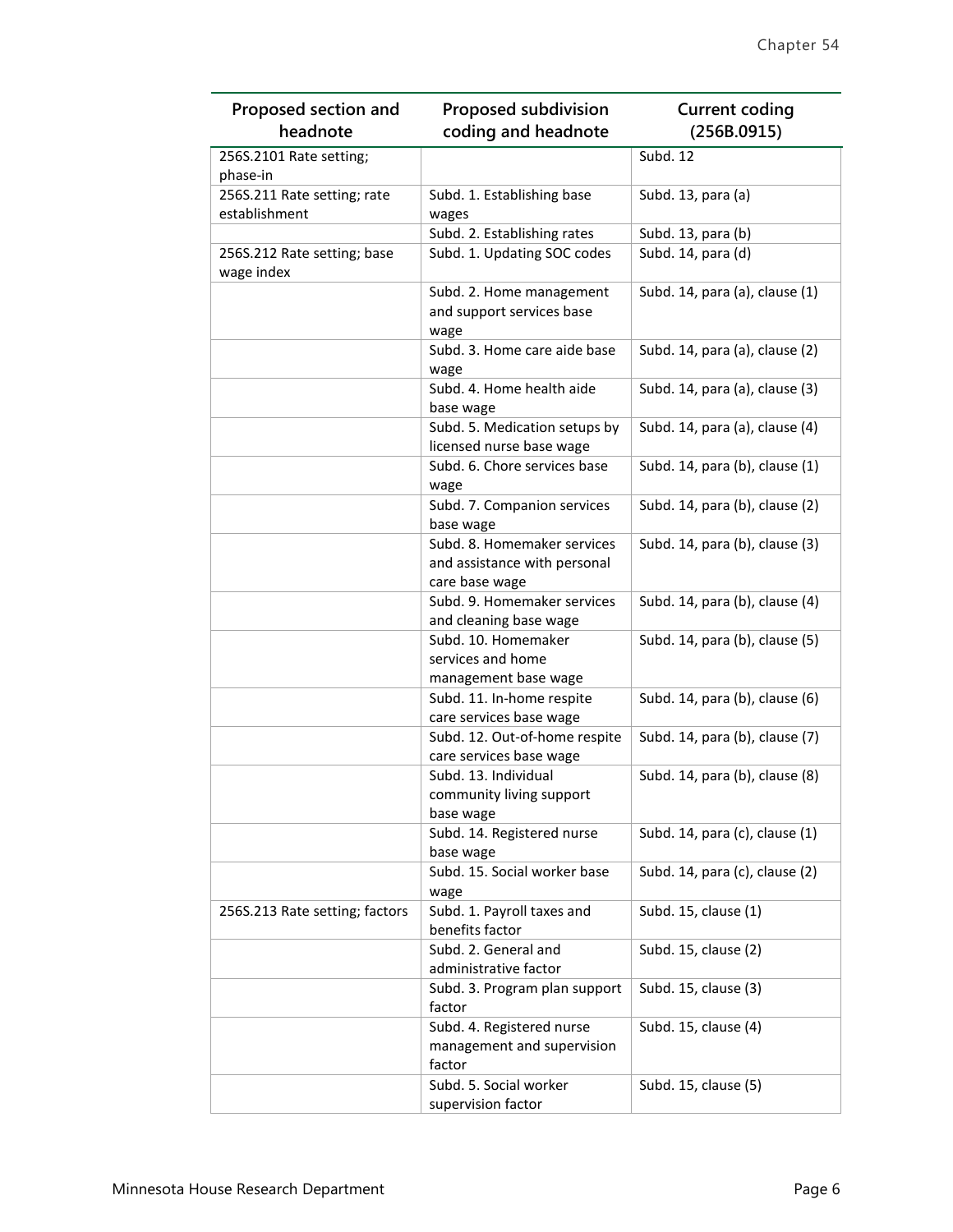| Proposed section and   | <b>Proposed subdivision</b>                                                                       | <b>Current coding</b>           |
|------------------------|---------------------------------------------------------------------------------------------------|---------------------------------|
| headnote               | coding and headnote                                                                               | (256B.0915)                     |
| 256S.214 Rate setting; |                                                                                                   | Subd. 16, para (a)              |
| adjusted base wage     |                                                                                                   |                                 |
| 256S.215 Rate setting; | Subd. 1. Medication setups by                                                                     | Subd. 16, para (b) (removed     |
| component rates        | licensed nurse component                                                                          | registered nurse and social     |
|                        | rate                                                                                              | worker services)                |
|                        | Subd. 2. Home management                                                                          | Subd. 16, para (c)              |
|                        | and support services                                                                              |                                 |
|                        | component rate                                                                                    |                                 |
|                        | Subd. 3. Home care aide                                                                           | Subd. 16, para (c)              |
|                        | services component rate                                                                           |                                 |
|                        | Subd. 4. Home health aide                                                                         | Subd. 16, para (c)              |
|                        | services component rate                                                                           |                                 |
|                        | Subd. 5. Socialization                                                                            | Subd. 16, para (d)              |
|                        | component rate                                                                                    |                                 |
|                        | Subd. 6. Transportation                                                                           | Subd. 16, para (d)              |
|                        | component rate                                                                                    |                                 |
|                        | Subd. 7. Chore services rate                                                                      | Subd. 16, para (e)              |
|                        | Subd. 8. Companion services                                                                       | Subd. 16, para (e)              |
|                        | rate                                                                                              |                                 |
|                        | Subd. 9. Homemaker services                                                                       | Subd. 16, para (f)              |
|                        | and assistance with personal                                                                      |                                 |
|                        | care rate                                                                                         |                                 |
|                        | Subd. 10. Homemaker                                                                               | Subd. 16, para (f)              |
|                        | services and cleaning rate                                                                        |                                 |
|                        | Subd. 11. Homemaker                                                                               | Subd. 16, para (f)              |
|                        | services and home                                                                                 |                                 |
|                        | management rate                                                                                   |                                 |
|                        | Subd. 12. In-home respite                                                                         | Subd. 16, paras $(g)$ and $(h)$ |
|                        | care services rates                                                                               |                                 |
|                        | Subd. 13. Out-of-home respite                                                                     | Subd. 16, paras (i) and (j)     |
|                        | care services rates                                                                               |                                 |
|                        | Subd. 14. Individual                                                                              | Subd. 16, para (k)              |
|                        | community living support rate                                                                     |                                 |
|                        | Subd. 15. Home-delivered                                                                          | Subd. 16, para (I)              |
|                        | meals rate                                                                                        |                                 |
|                        | Subd. 16. Adult day services                                                                      | Subd. 16, para (m)              |
|                        | rate                                                                                              |                                 |
|                        | Subd. 17. Adult day services                                                                      | Subd. 16, para (n)              |
|                        | bath rate                                                                                         |                                 |
|                        | Repealed/removed - 256B.0915, subd. 3a, para (d); 3b, para (b); 3e, para (e); 3g, para (b); subd. |                                 |
| 3i, para (b)           |                                                                                                   |                                 |

#### 32 **Direction to commissioner; transition process.**

Requires the commissioner of human services to update references to statutes recodified in this act when: (1) printed material is replaced; (2) online documents and Web sites are edited; and (3) the home and community-based service waiver plans are updated in the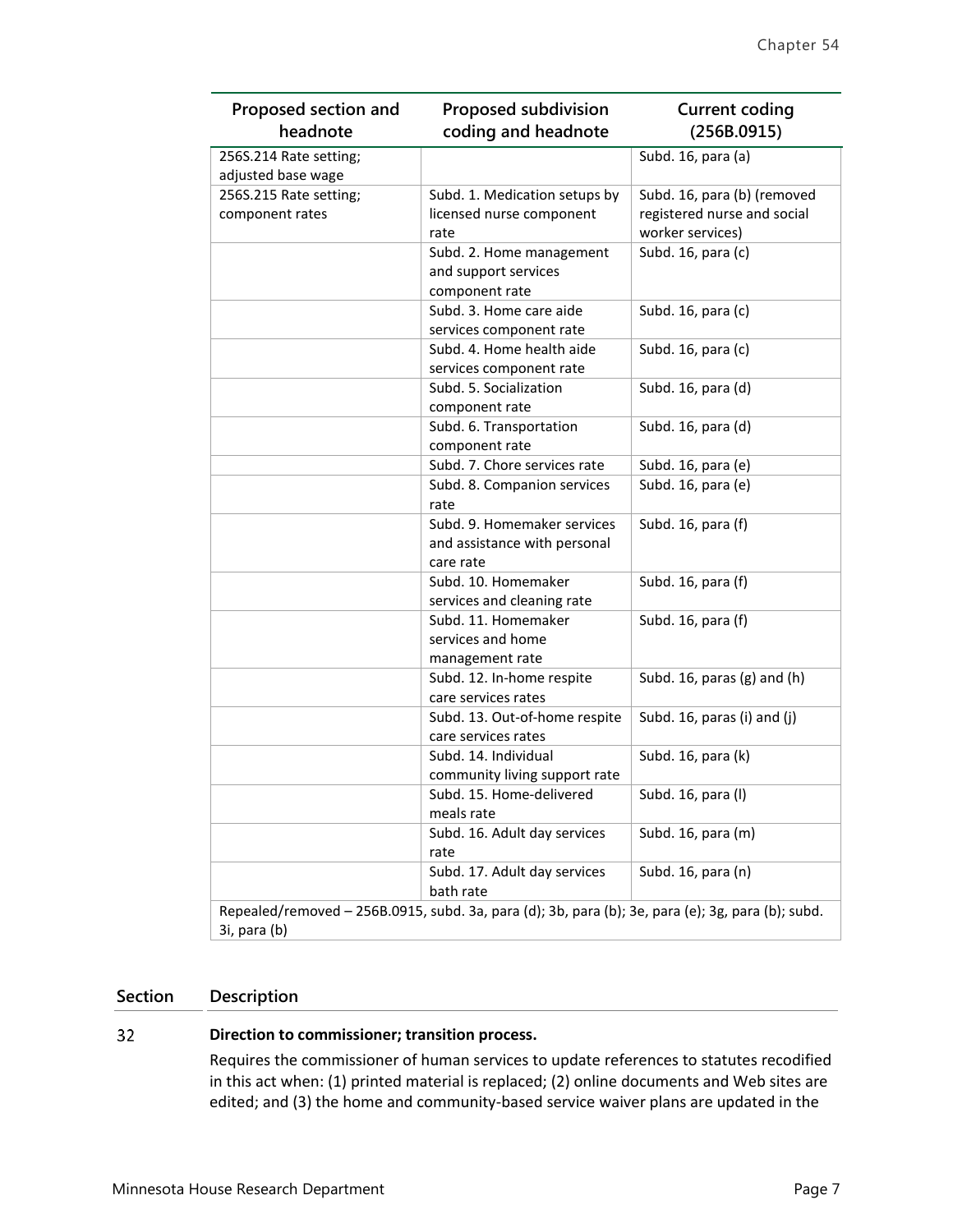normal course of business. Specifies that the commissioner is not required to make these changes merely to comply with this act.

#### 33 **Revisor instruction.**

Instructs the revisor of statutes, in consultation with others, to make necessary crossreference changes and remove statutory cross-references in Minnesota Statutes to conform with the recodification and repealer in this act. Allows the revisor to make technical and other necessary changes to sentence structure to preserve the meaning of the text. Allows the revisor to alter the coding in this act to incorporate statutory changes made by other law in the 2019 regular legislative session. Requires the revisor to merge any amendments into the recodification if a provision repealed in this act is also amended in the 2019 regular legislative session by other law. Instructs the revisor to uncodify the elderly waiver rate setting evaluation to align the provision with established drafting standards. Makes this section effective August 1, 2019.

#### 34 **Repealer.**

Repeals Minnesota Statutes 2018, section 256B.0915, subds. 1 (authority), 1a (elderly waiver case management services), 1b (provider qualifications and standards), 1d (posteligibility treatment of income and resources for elderly waiver), 2 (spousal impoverishment policies), 3 (limits of cases), 3a (elderly waiver cost limits), 3b (cost limits for elderly waiver applicants who reside in a nursing facility), 3c (service approval provisions), 3d (adult foster care rate), 3e (customized living service rate), 3f (payments for services; expenditure forecast), 3g (service rate limits; state assumption of costs), 3h (service rate limits; 24-hour customized living services), 3i (rate reduction for customized living and 24-hour customized living services), 3j (individual community living support), 4 (termination notice), 5 (assessments and reassessments for waiver clients), 6 (implementation of coordinated service and support plan), 7 (prepaid elderly waiver services), 8 (services and supports), 9 (tribal management of elderly waiver), 10 (waiver payment rates; managed care organizations); 11 (payment rates; application), 12 (payment rates; phase-in), 13 (payment rates; establishment), 14 (payment rates; base wage index), 15 (payment rates; factors), 16 (payment rates; component rates), and 17 (evaluation of rate methodology).

Makes this section effective August 1, 2019.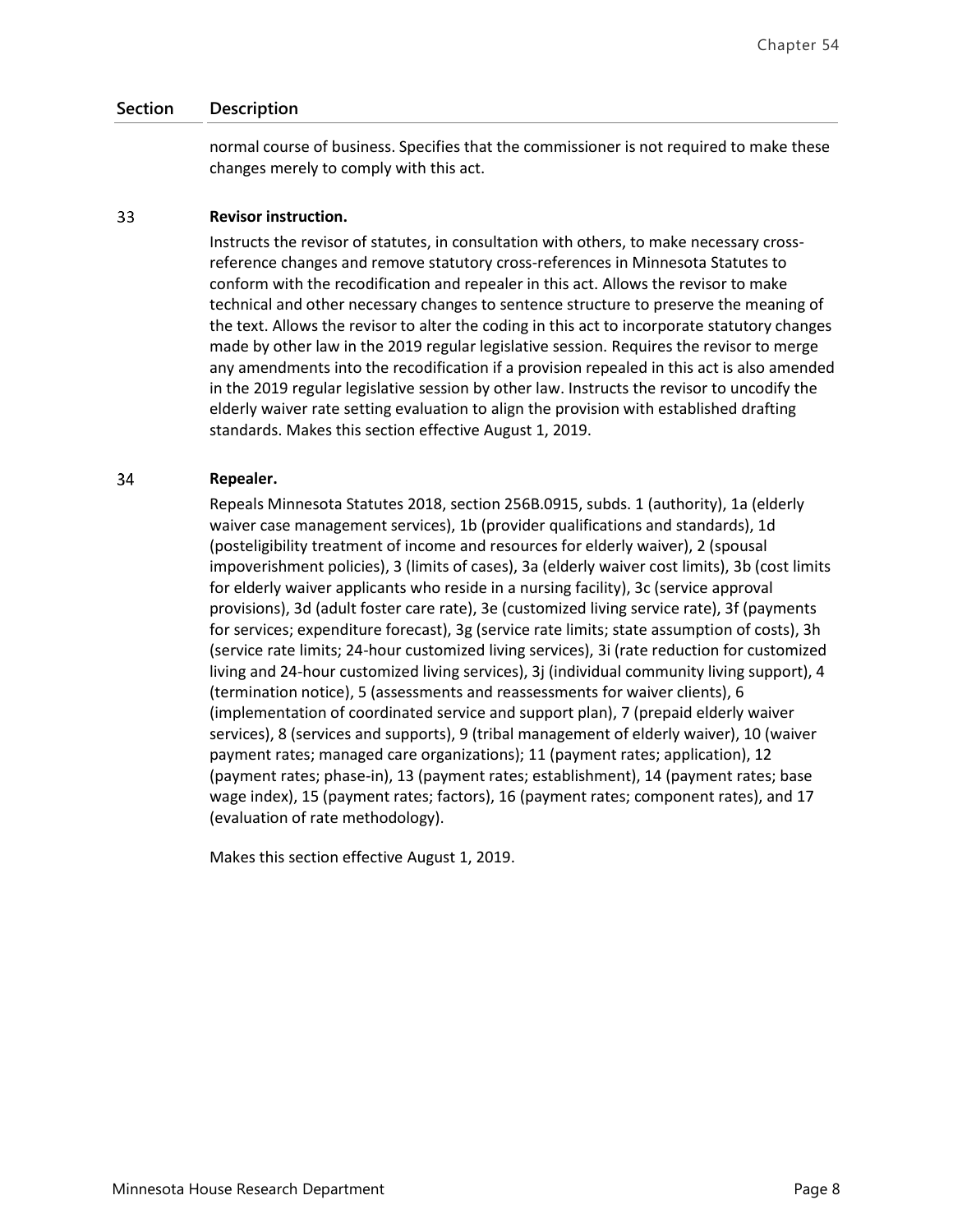# **Article 2 Elderly Waiver Technical Corrections**

This article makes technical corrections to cross-references related to the elderly waiver recodification.

| <b>Section</b> | Description                                                                                                           |
|----------------|-----------------------------------------------------------------------------------------------------------------------|
| $\mathbf{1}$   | Definitions.                                                                                                          |
|                | Amends § 144.0724, subd. 2. Makes a conforming cross-reference change. Provides an<br>August 1, 2019 effective date.  |
| 2              | Nursing facility level of care.                                                                                       |
|                | Amends § 144.0724, subd. 11. Makes a conforming cross-reference change. Provides an<br>August 1, 2019 effective date. |
| 3              | <b>Additional contract requirements.</b>                                                                              |
|                | Amends § 144D.04, subd. 2a. Makes conforming cross-reference changes. Provides an<br>August 1, 2019 effective date.   |
| 4              | Reimbursement under assisted living service packages.                                                                 |
|                | Amends § 144G.05. Makes conforming cross-reference changes. Provides an August 1,<br>2019 effective date.             |
| 5              | Licensing moratorium.                                                                                                 |
|                | Amends § 245A.03, subd. 7. Makes conforming cross-reference changes. Provides an<br>August 1, 2019 effective date.    |
| 6              | Policies and procedures for program administration required and enforceable.                                          |
|                | Amends § 245A.04, subd. 14. Makes a conforming cross-reference change. Provides an<br>August 1, 2019 effective date.  |
| 7              | Alternate overnight supervision technology; adult foster care and community<br>residential setting licenses.          |
|                | Amends § 245A.11, subd. 7a. Makes a conforming cross-reference change. Provides an<br>August 1, 2019 effective date.  |
| 8              | Adult foster care bedrooms.                                                                                           |
|                | Amends § 245A.11, subd. 9. Makes a conforming cross-reference change. Provides an<br>August 1, 2019 effective date.   |
| 9              | Adult foster care resident nights.                                                                                    |
|                | Amends § 245A.11, subd. 10. Makes a conforming cross-reference change. Provides an<br>August 1, 2019 effective date.  |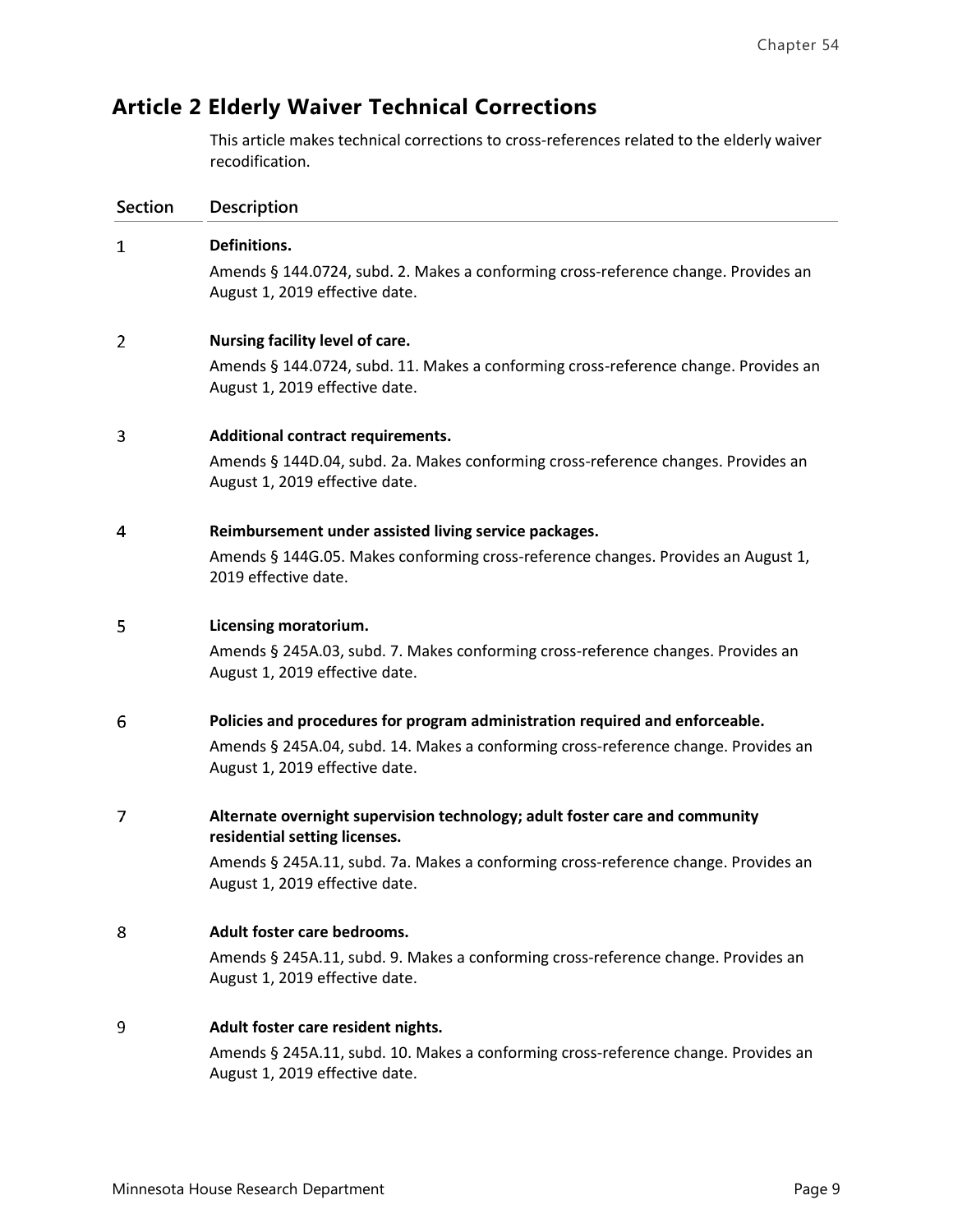| Section | Description |
|---------|-------------|
|         |             |

| <b>SECUOII</b> | Description                                                                                                          |
|----------------|----------------------------------------------------------------------------------------------------------------------|
| 10             | Adult foster care service termination for elderly waiver participants.                                               |
|                | Amends § 245A.11, subd. 11. Makes a conforming cross-reference change. Provides an                                   |
|                | August 1, 2019 effective date.                                                                                       |
| 11             | Case manager.                                                                                                        |
|                | Amends § 245D.02, subd. 3. Makes a conforming cross-reference change. Provides an<br>August 1, 2019 effective date.  |
| 12             | Coordinated service and support plan.                                                                                |
|                | Amends § 245D.02, subd. 4b. Makes a conforming cross-reference change. Provides an                                   |
|                | August 1, 2019 effective date.                                                                                       |
| 13             | Home and community-based services.                                                                                   |
|                | Amends § 245D.02, subd. 10. Makes a conforming cross-reference change. Provides an                                   |
|                | August 1, 2019 effective date.                                                                                       |
| 14             | Applicability.                                                                                                       |
|                | Amends § 245D.03, subd. 1. Makes a conforming cross-reference change. Provides an<br>August 1, 2019 effective date.  |
|                |                                                                                                                      |
| 15             | Provider rate increases after June 30, 1999.                                                                         |
|                | Amends § 256B.038. Makes a conforming cross-reference change. Provides an August 1,<br>2019 effective date.          |
|                |                                                                                                                      |
| 16             | Eligibility.                                                                                                         |
|                | Amends § 256B.051, subd. 3. Makes a conforming cross-reference change. Provides an<br>August 1, 2019 effective date. |
|                |                                                                                                                      |
| 17             | Definitions.                                                                                                         |
|                | Amends § 256B.059, subd. 1. Makes conforming cross-reference changes. Provides an<br>August 1, 2019 effective date.  |
| 18             | <b>Prohibited transfers.</b>                                                                                         |
|                | Amends § 256B.0595, subd. 1. Makes conforming cross-reference changes. Provides an<br>August 1, 2019 effective date. |

#### 19 **Citizenship requirements.**

Amends § 256B.06, subd. 4. Makes a conforming cross-reference change. Provides an August 1, 2019 effective date.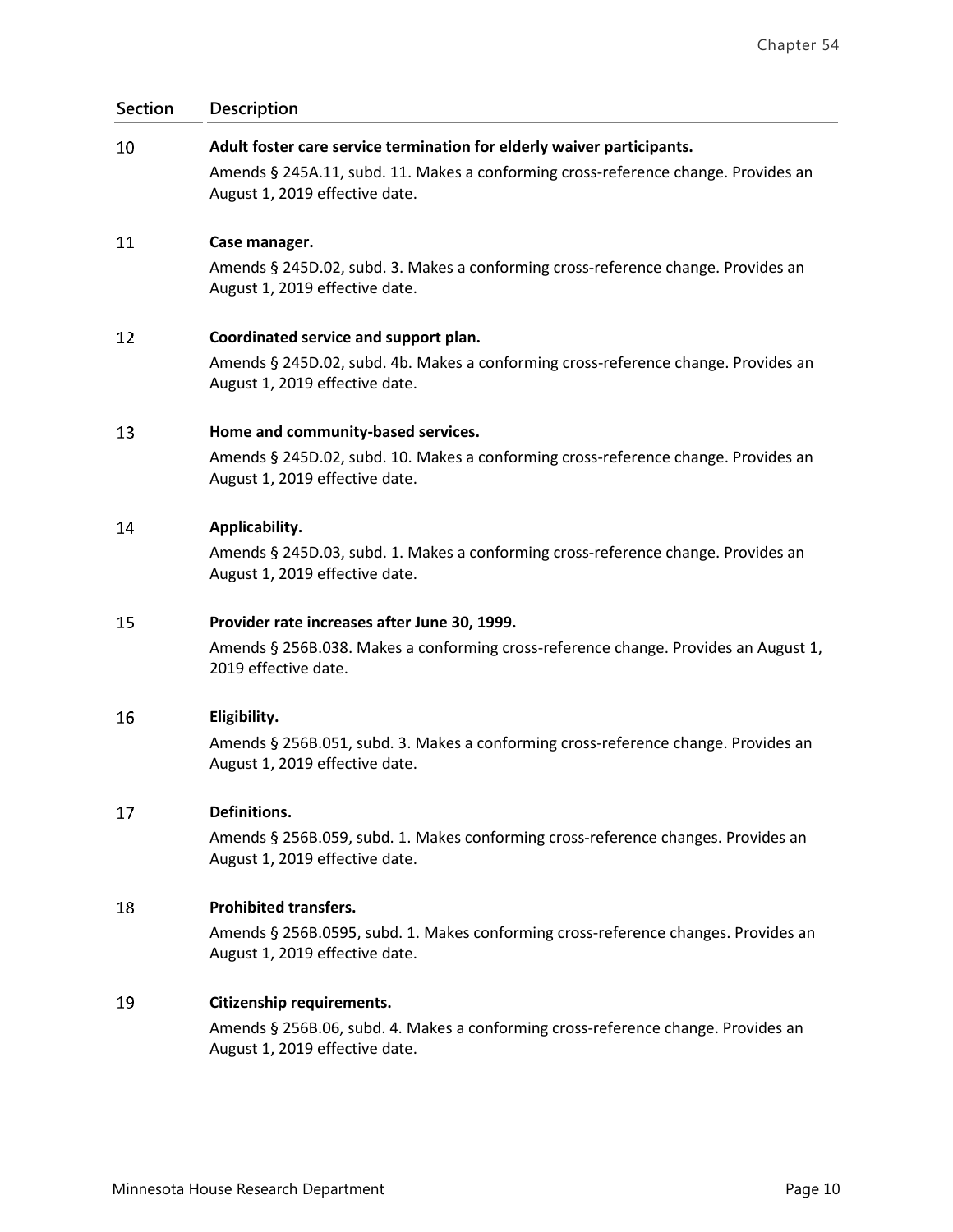#### 20 **Definitions.**

Amends § 256B.0659, subd. 1. Makes a conforming cross-reference change. Provides an August 1, 2019 effective date.

#### 21 **Definitions.**

Amends § 256B.0711, subd. 1. Makes a conforming cross-reference change. Provides an August 1, 2019 effective date.

#### 22 **Definitions.**

Amends § 256B.0911, subd. 1a. Makes a conforming cross-reference change. Provides an August 1, 2019 effective date.

#### 23 **Assessment and support planning.**

Amends § 256B.0911, subd. 3a. Makes conforming cross-reference changes. Provides an August 1, 2019 effective date.

#### 24 **Eligibility for funding for services for nonmedical recipients.**

Amends § 256B.0913, subd. 4. Makes conforming cross-reference changes. Provides an August 1, 2019 effective date.

#### 25 **Case management.**

Amends § 256B.0913, subd. 7. Makes conforming cross-reference changes. Provides an August 1, 2019 effective date.

#### 26 **Requirements for individual coordinated service and support plan.**

Amends § 256B.0913, subd. 8. Makes a conforming cross-reference change. Provides an August 1, 2019 effective date.

#### 27 **Lead agency biennial plan.**

Amends § 256B.0913, subd. 13. Makes a conforming cross-reference change. Provides an August 1, 2019 effective date.

#### 28 **Provider requirements, payment, and rate adjustments.**

Amends § 256B.0913, subd. 14. Makes a conforming cross-reference change. Provides an August 1, 2019 effective date.

#### 29 **Home and community-based services for older adults.**

Amends § 256B.0917, subd. 1a. Makes a conforming cross-reference change. Provides an August 1, 2019 effective date.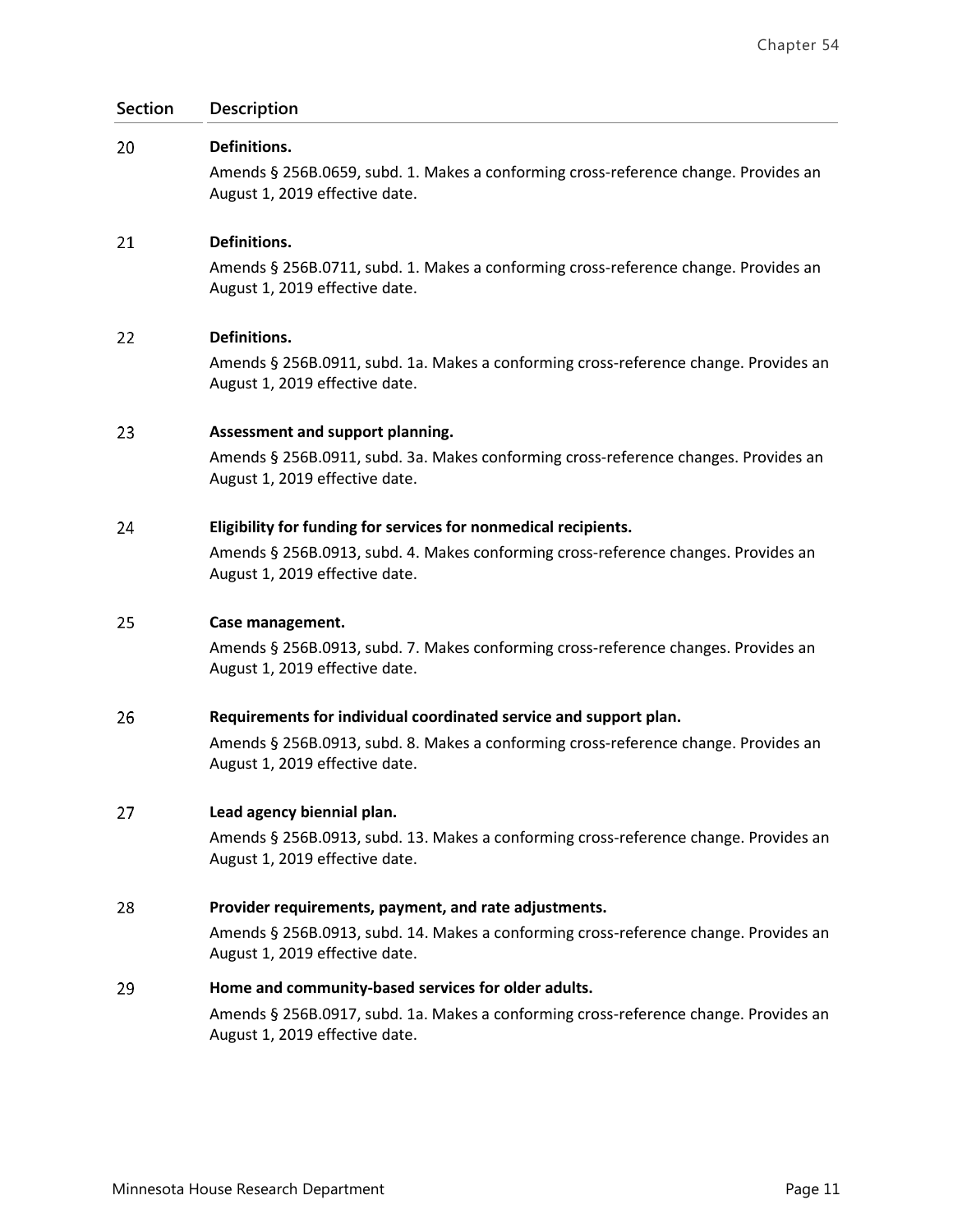| <b>Section</b> | Description                                                                                                           |
|----------------|-----------------------------------------------------------------------------------------------------------------------|
| 30             | Participating providers.                                                                                              |
|                | Amends § 256B.0918, subd. 2. Makes a conforming cross-reference change. Provides an<br>August 1, 2019 effective date. |
| 31             | County certification of persons providing adult foster care to related persons.                                       |
|                | Amends § 256B.0919, subd. 3. Makes a conforming cross-reference change. Provides an<br>August 1, 2019 effective date. |
| 32             | Essential community supports for people in transition.                                                                |
|                | Amends § 256B.0922, subd. 2. Makes conforming cross-reference changes. Provides an<br>August 1, 2019 effective date.  |
| 33             | Other survivors.                                                                                                      |
|                | Amends § 256B.15, subd. 4. Makes a conforming cross-reference change. Provides an<br>August 1, 2019 effective date.   |
| 34             | Development and implementation of quality profiles.                                                                   |
|                | Amends § 256B.439, subd. 1. Makes a conforming cross-reference change. Provides an<br>August 1, 2019 effective date.  |
| 35             | Provider qualifications.                                                                                              |
|                | Amends § 256B.4912, subd. 1. Makes a conforming cross-reference change. Provides an<br>August 1, 2019 effective date. |
| 36             | County and tribal provider contract elimination.                                                                      |
|                | Amends § 256B.4912, subd. 5. Makes a conforming cross-reference change. Provides an<br>August 1, 2019 effective date. |
| 37             | Applicant and license holder training.                                                                                |
|                | Amends § 256B.4912, subd. 7. Makes a conforming cross-reference change. Provides an<br>August 1, 2019 effective date. |
| 38             | Home and community-based waiver services.                                                                             |
|                | Amends § 256B.69, subd. 6b. Makes a conforming cross-reference change. Provides an<br>August 1, 2019 effective date.  |
| 39             | Provider rate increases.                                                                                              |
|                | Amends § 256B.765. Makes a conforming cross-reference change. Provides an August 1,<br>2019 effective date.           |